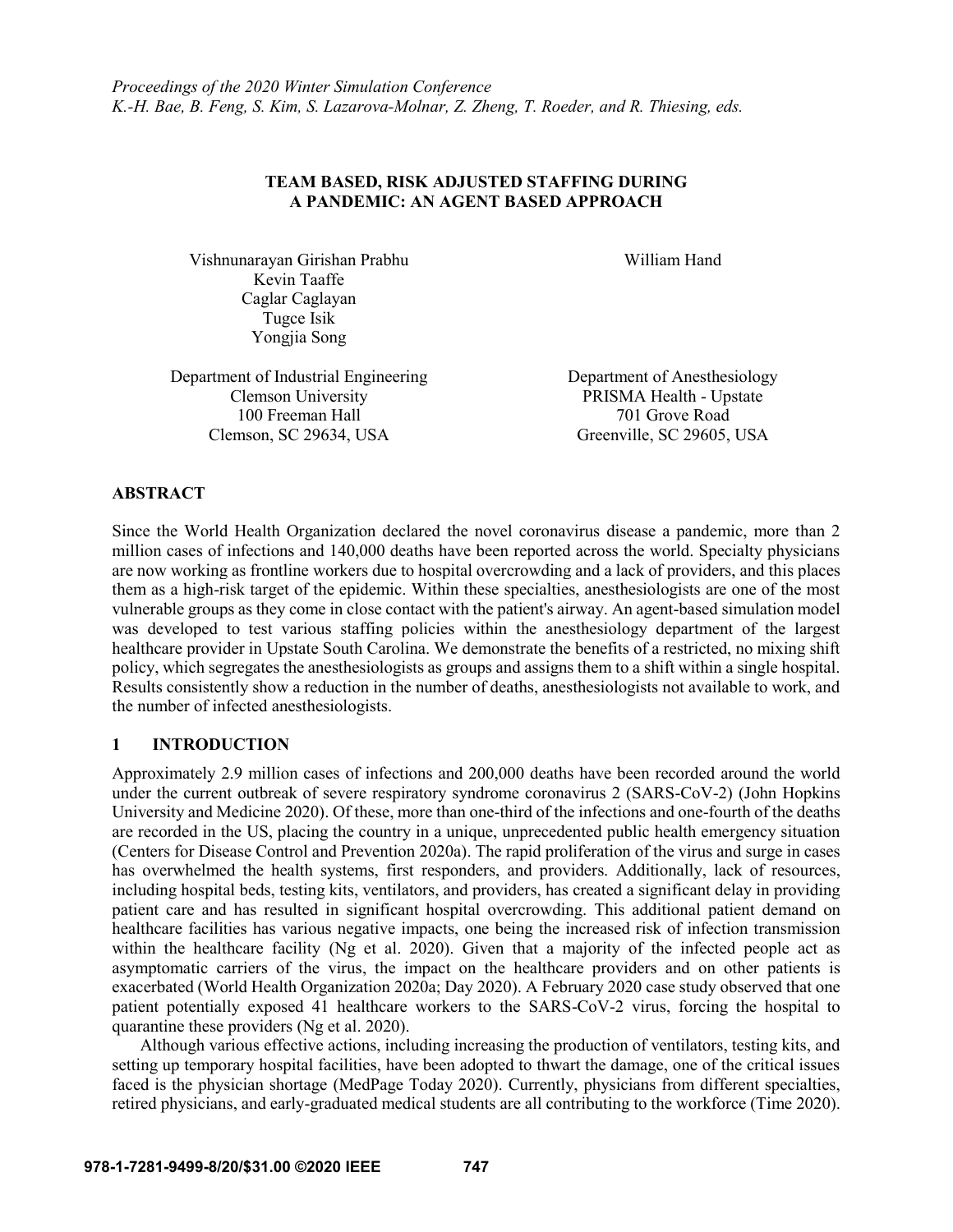Along with the physician shortage, another concern is the lack of availability of personal protective equipment (PPE) for healthcare workers (World Health Organization 2020d). Recently, by late March, the U.S Surgeon General declared a formal advisory urging hospitals to cancel elective surgeries to restrict the spreading of the SARS-CoV-2 virus within facilities and to reduce the use of medical resources and PPEs needed to manage a potential surge of COVID-19 cases (American College of Surgeons 2020).

A recent study that investigated the delaying of elective surgery to accommodate more COVID-19 patients in hospitals observed that more than 50% of all elective surgical cases have the potential to cause significant harm to patients if canceled (Stahel 2020). Along with these non-canceled elective surgeries, there are a set of urgent, life-threatening surgeries that need to be performed right away. This requires hospital operating rooms to continue providing surgical care but under a higher risk due to a lack of PPE availability and the risk of a patient being an asymptomatic carrier. Although the entire surgical team are exposed to this risk, the case of anesthesiologists requires special attention. As anesthesiologists specialize in emergent airway management, acute and intensive care, and perioperative anesthesia, they perform complex procedures including tracheal intubation, which involves inserting a tube through the patient's airway (Kharasch and Jiang 2020). Their close contact with a patient's airway places them at higher risk as there is a potential of exposure to respiratory droplets from the patients (Chen et al. 2020; Zhang et al. 2020a). Moreover, the American Society of Anesthesiologists estimated that about more than one-third of its members are more than 55 years old, which was categorized as the high-risk age group for COVID-19 (Wong 2020).

The use of agent-based modeling (ABM) has gained popularity in healthcare operations management literature and particularly, in the infectious disease prevention and control domain (Barnes et al. 2013). Capable of modeling and simulating the actions of various autonomous individuals including physicians, nurses, and patients, jointly with the interactions among them, ABM-based approaches have provided additional insights with more realistic models for disease spread and assessment of various health service operations (Tracy et al. 2018; Perez and Dragicevic 2009; Khalil et al. 2012; Crooks and Hailegiorgis 2014; Chumachenko et al. 2018)

We highlight several ABM-based approaches in the infectious disease control literature. Utilizing an ABM, (Barnes et al. 2010) investigated the performance of various infection control measures such as handhygiene, patient screening, and, patient isolation, to control the transmission of Methicillin-resistant Staphylococcus aureus (MRSA) spread within a hospital. They showed that increasing hand-hygiene compliance is more effective than hiring additional healthcare workers to minimize MRSA transmission, and hand-hygiene compliance must still be supplemented with other measures to effectively prevent transmission. Aleman et al. (2011) developed an ABM simulation for a pandemic outbreak scenario. Capturing nonhomogeneous transmission and infection rates, their model serves as a decision support tool, predicting disease spread during a pandemic, generating a map of the estimated disease spread area within the geography of interests, and assessing the relative effectiveness of various mitigation strategies to control the disease. Finally, Codella et al. (2015) used ABM to capture both the natural progression of Clostridium Difficile in patients and its transmission in a midsized hospital among patients, healthcare workers, and visitors. The authors used their model to evaluate the effectiveness of vancomycin administration, hand hygiene, isolation, and disinfection with bleach, and they demonstrated the impact of these strategies on asymptomatic colonization rates and patient length of stay durations.

Researchers have used various modeling techniques to estimate the spread and number of deaths (Jung et al. 2020; Russell et al. 2020), hospital bed and PPE requirements as a result of the SARS-CoV-2 virus (Zhang et al. 2020b; Moghadas et al. 2020). In our research, we address the impact of the anesthesia team staffing schedule on the likelihood of individual providers becoming infected and the ability of the team to continue providing care to their patients. We use an ABM-based approach to test staffing policies that illustrate the infection spread within the anesthesiology department of the largest healthcare provider in Upstate South Carolina. The department operates across several facilities with a number of workforce deployment options across these facilities.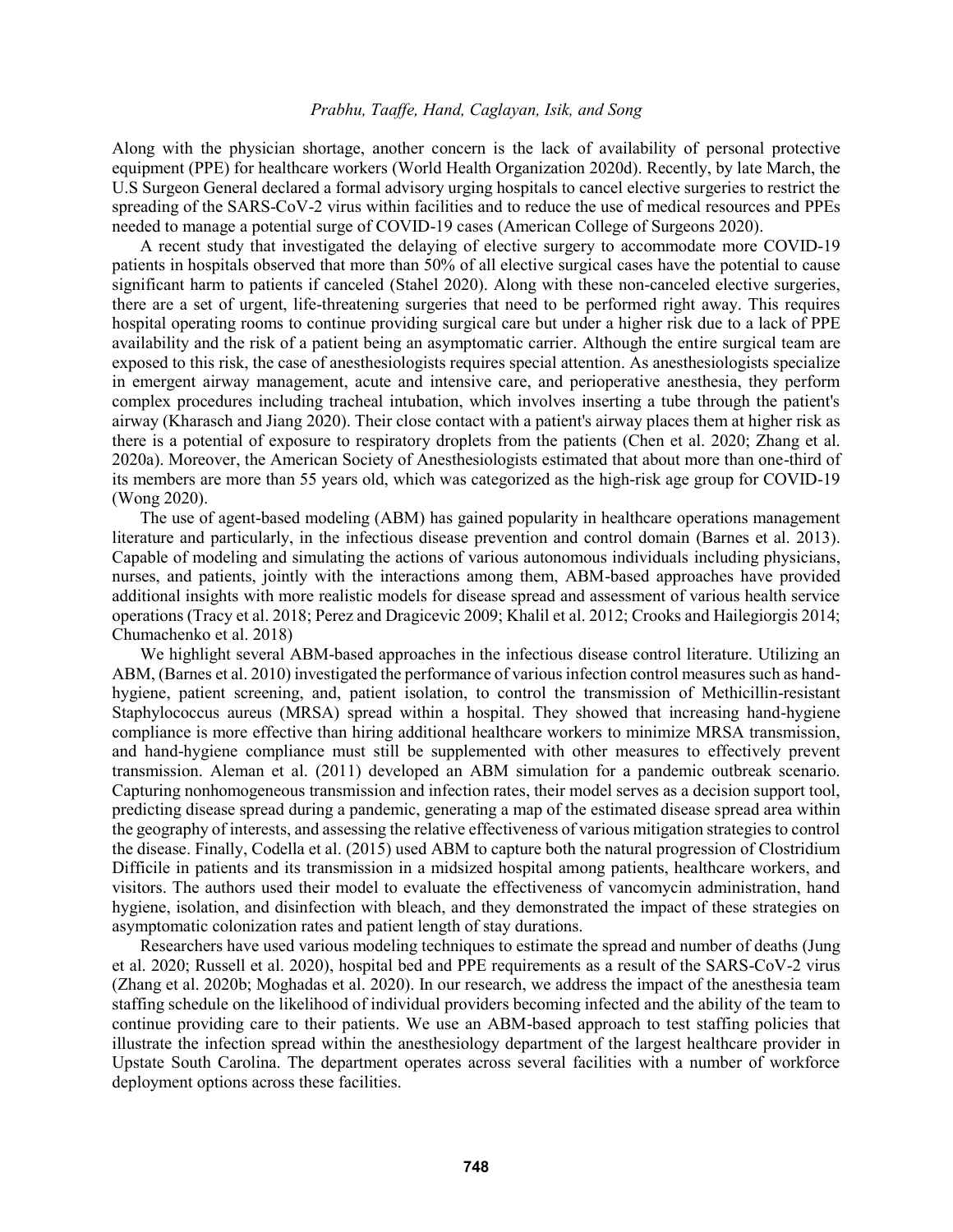### **2 DATA AND ASSUMPTIONS**

Data used in this study was derived from PRISMA Health Upstate. Table 1 below represents the anesthesiologist requirement and staff grouping in each PRISMA Health facility. Additionally, the anesthesiologist-to-anesthesiologist interaction per hour, anesthesiologist-to-patient interaction per day, testing frequency per week, and quarantine period were derived from discussions with the PRISMA Health Department of Anesthesiology. Currently, with the limited availability of testing kits, the anesthesiologists are tested only once in a week, and according to current PRISMA Health policy, those tested positive for COVID-19 are sent to a mandatory quarantine period of 14 days.

| <b>Facility</b> | Shift and anesthesiologist requirement     |
|-----------------|--------------------------------------------|
| Facility 1      | 21 (3 groups of seven anesthesiologists)   |
| Facility 2      | (2 groups of three anesthesiologists)<br>6 |
| Facility 3      | (2 groups of three anesthesiologists)<br>6 |
| Facility 4      | (2 groups of three anesthesiologists)<br>6 |
| Facility 5      | (1 group of two anesthesiologists)         |
| Facility 6      | (1 group of two anesthesiologists)         |

Table 1: PRISMA health facilities and anesthesiologist requirement.

Further, data pertinent to the COVID-19 transmission probabilities, incubation time, asymptomatic probability, recovery period, and mortality rate were obtained from publicly available reports and literature. From the data obtained from the initial 38,000 COVID-19 cases in China, it was observed that the transmission rate was 1% - 5% among people in close contact with infected patients (The Hospitalist 2020). However, the rate of spread to family members and others in close contact fell to 1% - 3% with isolation and social distancing. In our ABM model, anesthesiologists are infected from patient interactions based on a combination of the frequency of patient interactions and the likelihood of infection from a single interaction. The transmission rate above is not calculated in this same manner. Based on discussions with the PRISMA Health stakeholders and current population infectivity in the area, we calibrated these values to convert this to a value more appropriately reflecting current infectious spread. Another factor is that the research is intended to illustrate the effects of infectivity originating from patients and infectivity originating from infected colleagues. Physician-to-physician transmissions may be more prevalent as the same level of caution may not be taken among colleagues. We chose to test two levels of patient transmission. In the first case, we utilize the calibrated value of .05%, and in the second case, we assume a 0% transmission from patients.

The incubation period is defined as the time from exposure to the virus until the first symptoms are developed (Centers for Disease Control and Prevention 2020b). In the case of COVID-19, the initial reports from the World Health Organization (WHO) and China's national health commission reported the incubation period between 2-10 days and 10-14 days, respectively (World Health Organization 2020b; Al Jazeera 2020). A recent report from the Centers for Disease Control and Prevention (CDC) announced that the incubation period could be between 2-14 days (Centers for Disease Control and Prevention 2020c). Further, the mean incubation period was derived based on the data from two studies that investigated 425 and 1,099 COVID-19 cases (Guan et al. 2020; Li et al. 2020). The asymptomatic probability of COVID-19 cases was obtained from a recent WHO report and a study that investigated the new cases of COVID-19 infections in China (World Health Organization 2020c; Day 2020).

During the quarantine period, most of the infected population recovers from the disease; however, some will perish (Wu and McGoogan 2020). Although the mortality rate of COVID-19 is low compared to Middle East Respiratory Syndrome (MERS) and Severe Acute Respiratory Syndrome (SARS), the current WHO report has increased the mortality rate to 3.4% from the initial estimate of 2% (World Health Organization 2020a). However, in this study, based on the mortality rates in the state of South Carolina and discussions with PRISMA Health stakeholders, we assumed a 2% mortality rate among care providers.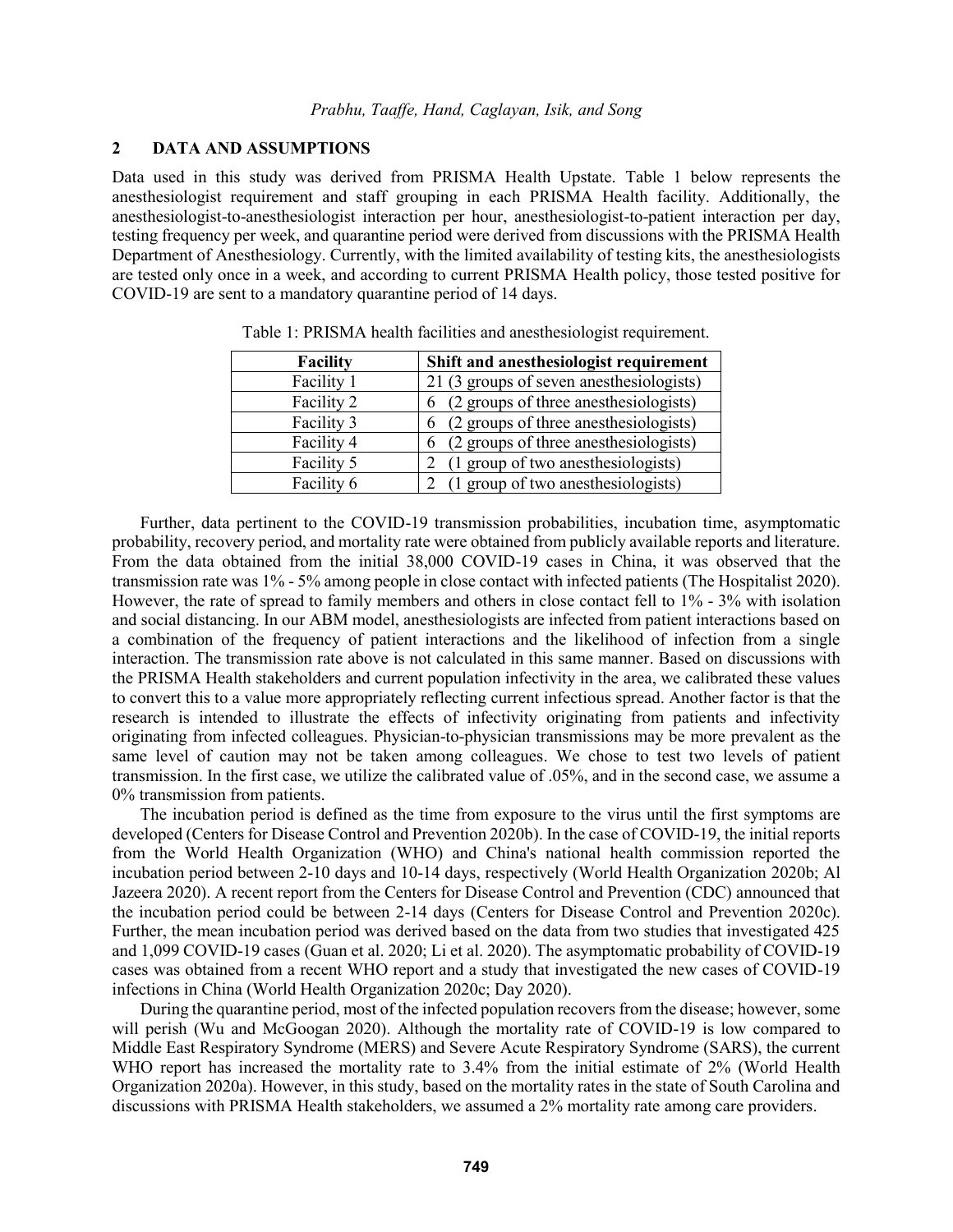For anesthesiologists re-entering the health system after the mandatory quarantine period, the probability of getting infected for a second time and the period of immunity to the virus is yet to be understood fully. However, initial assumptions and observations from animal testing assume that people recovering from SARS-CoV-2 will develop relatively robust immunity for at least a few months (Bao et al. 2020). Conversely, recent observations from South Korea, where people contracted SARS-CoV-2 a second time and a non-peer-reviewed study reported the lack of development of the antibody responses to SARS-CoV-2 in recovered individuals, forces the researchers to make reasonable assumptions regarding the immunity period while modeling (Wu et al. 2020). In this study, we consider two scenarios: one where all anesthesiologists develop an immunity to the virus for more than three months, and the other where they have an immunity period of only fourteen days based on data from South Korea (NPR 2020). Table 2 lists the parameters considered in the model.

| Table 2: Model parameters and values. |  |  |  |
|---------------------------------------|--|--|--|
|---------------------------------------|--|--|--|

| <b>Parameters</b>                                  | <b>Values</b>              |
|----------------------------------------------------|----------------------------|
| Anesthesiologist transmission rate                 | $0.3\%$                    |
| Number of interactions between anesthesiologists   | 3 per hour                 |
| Patient transmission rate                          | 0 or $0.05\%$              |
| Number of anesthesiologist and patient interaction | 13 per day                 |
| Incubation period                                  | Triangular (2, 4, 14) days |
| Asymptomatic probability                           | 78%                        |
| Workforce testing frequency                        | 1 per week                 |
| Quarantine period                                  | 14 days                    |
| Mortality rate                                     | $2\%$                      |
| Immunity period                                    | $>90$ days or 14 days      |

#### **3 SIMULATION MODEL**

In this paper, we created a simulation model in AnyLogic using agent-based modeling (ABM). This provided the flexibility to consider each anesthesiologist as a unique agent with specific parameters and attributes, interacting with other anesthesiologists working in the same hospital. Additionally, this allowed the flexibility to model each hospital as an agent with further segregation into groups within each hospital. Moreover, the capability to track the current state (in terms of Susceptible-Exposed-Infected-Recovered, or SEIR) of each physician made this the best option to model the rapidly spreading COVID-19.

Figure 1 depicts the anesthesiologist state chart, which illustrates the states where an anesthesiologist can be at any given point of time. By default, all anesthesiologists are placed in the susceptible pool (yellow box). We employ two options to initiate infection in anesthesiologists: (a) by randomly exposing an anesthesiologist, or (b) by assuming anesthesiologists were already infected. In option (a), the randomly exposed anesthesiologist is immediately moved to the exposed state and will stay in that state (without infecting others) based on an incubation period. In option (b), the anesthesiologist is directly placed into the infectious state (white box). After model initialization, anesthesiologists are infected by a patient or by another anesthesiologist based on the corresponding contact rates and transmission probabilities.

In the infectious state, the anesthesiologist interacts with another anesthesiologist in the same facility based on the contact rate. On initialization, we connected a certain number of anesthesiologists to a hospital resulting in forming a bidirectional connection where each anesthesiologist is linked to a hospital and each hospital is connected to a certain number of anesthesiologists based on the hospital requirement. Further, within each hospital, we created groups that represent the various shifts available as the anesthesiologist will only interact with colleagues present during the same shift.

The anesthesiologist-to-anesthesiologist interaction is initiated by a message from a separate hospital state chart. Upon receiving the message from the anesthesiologist, the linked hospital will iterate and find other anesthesiologists working on the same shift in the same hospital and forward the message to one of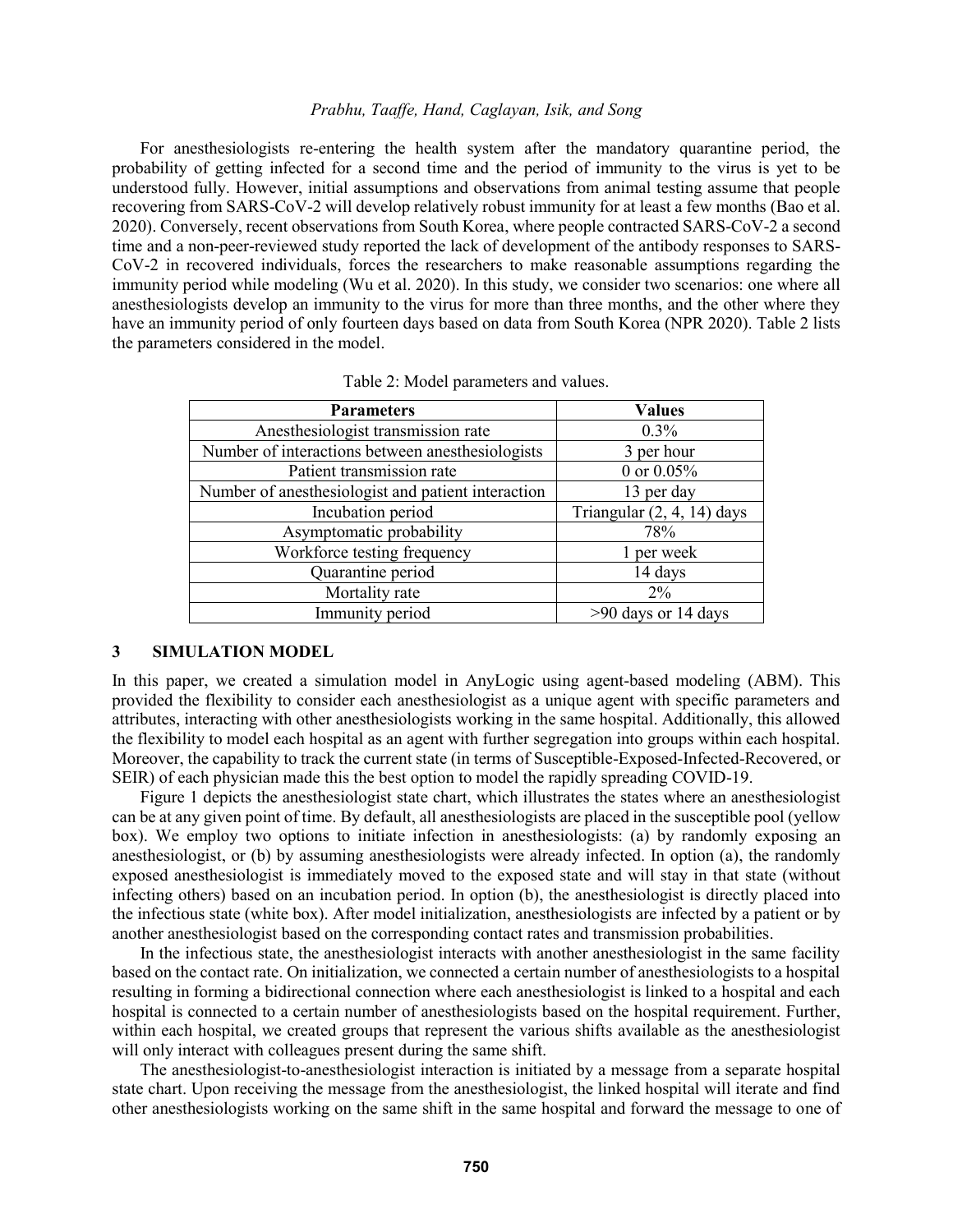them. Forwarding the message triggers the physician state chart, and the anesthesiologist either transits to the exposed state or stays in the susceptible state based on the probability of transmission.



Figure 1: Anesthesiologist state chart.

An infected anesthesiologist can be either in the asymptomatic or symptomatic state based on the associated probability. In the symptomatic state, the anesthesiologist exhibiting symptoms is sent for testing the next day and stays home for the quarantine period as reported in Table 2. However, for anesthesiologists in the asymptomatic state, which represents the majority of COVID-19 cases, the anesthesiologist is sent for testing based on the testing frequency adopted by the hospital. Similar to the symptomatic case, an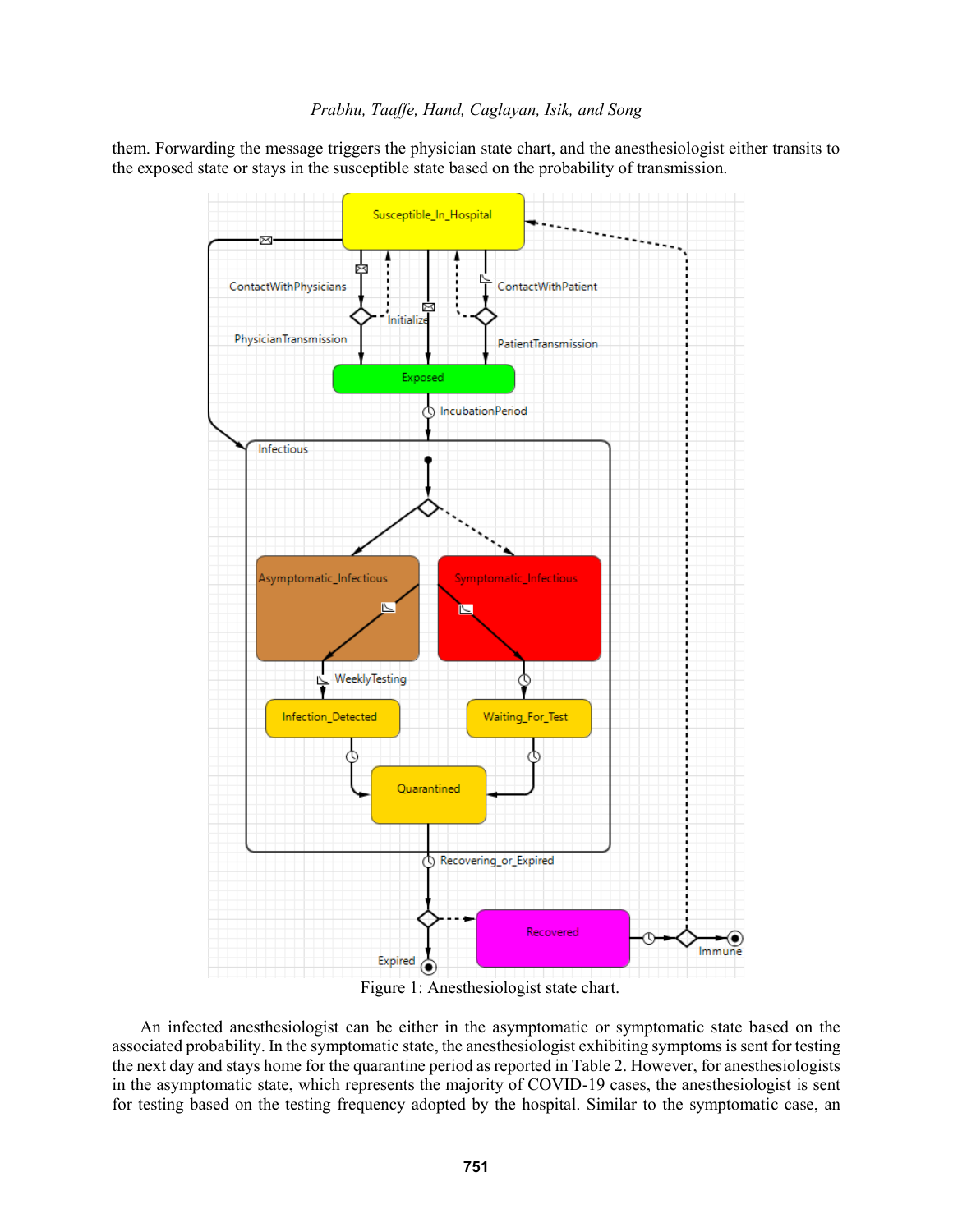anesthesiologist tested positive is then quarantined for 14 days. After the mandatory quarantine period, the vast majority of the anesthesiologists reenter the health system, whereas a few of them moves to the final state based on the mortality rate. Upon reentering the system, based on the scenario, the anesthesiologists either have a possibility of getting infected for the second time after the immunity period of 14 days, or they develop immunity toward COVID-19 that lasts for more than 90 days.

We do not model individual patient infectivity levels in the simulation model, and the patient transmission probability is incorporated as a rate accounted for the risk of infection transmission across all patients being served by the anesthesia team. This approach was adopted as it does not affect the efficacy of the model to replicate the anesthesiologist interaction within the hospital.

## **4 STAFF SCHEDULING POLICIES**

In pursuit of the best policy to limit the infection spread within the anesthesia department, we considered three different staff scheduling policies. Each policy allowed a different level of intermixing of anesthesiologists between different hospitals. The baseline policy was the current policy adopted by the Department of Anesthesiology of PRISMA Health Upstate. Further, within each policy, we considered various scenarios that had a different number of infected anesthesiologists on initialization. The following metrics were selected as the performance metrics to evaluate each policy based on expert opinions from the PRISMA Health Dept. of Anesthesiology stakeholders.

- Average number of infected anesthesiologists/day
- Total number of anesthesiologists infected
- Average number of anesthesiologists missing work

## **4.1 Inter-Hospital Mixing (Baseline policy)**

Under this policy, an anesthesiologist is allowed to work in any facility. However, anesthesiologists sign onto this schedule and work at the same facility for a week, with the option to switch facilities or groups within a hospital every week. This implies that an anesthesiologist working at facility 1 can work at facility 2 or switch groups within facility 1 after each week. It provides the most flexibility in how the staffing schedule is set. In this model, these decisions are generated randomly, as there's no particular preference among the employees. In Figure 2, the possible shift options for an anesthesiologist under this policy are represented by dashed lines (inter-hospital) and bold lines (inter-group) interactions.

## **4.2 Inter-Group Mixing**

In this policy, we restrict the anesthesiologist interaction by limiting the shift options to those available within a facility. Here an anesthesiologist is allowed to switch groups within the same hospital but cannot sign up for a shift in a different facility. In Figure 2, the possible shift options for an anesthesiologist under this policy are represented by bold lines (inter-group) interactions.

## **4.3 No Mixing**

In this policy, we further restrict the anesthesiologist interaction by segregating the anesthesiologists into predefined groups within a single hospital. They can only bid for that particular shift. In Figure 2, each predefined group is represented as circles, either as subgroups within the facilities 1-4 or as a single group at smaller facilities 5 and 6.

All of the policies were developed based on discussions with the PRISMA Health stakeholders to ensure each policy is realistic and applicable in any health system with multiple campuses. Due to the uncertainty in specific parameters in the model, it is imperative that we run multiple scenarios. We chose to vary the patient transmission rate, immunity period, and the number of anesthesiologists infected at each facility on initialization. The first two parameters were selected due to the lack of available information and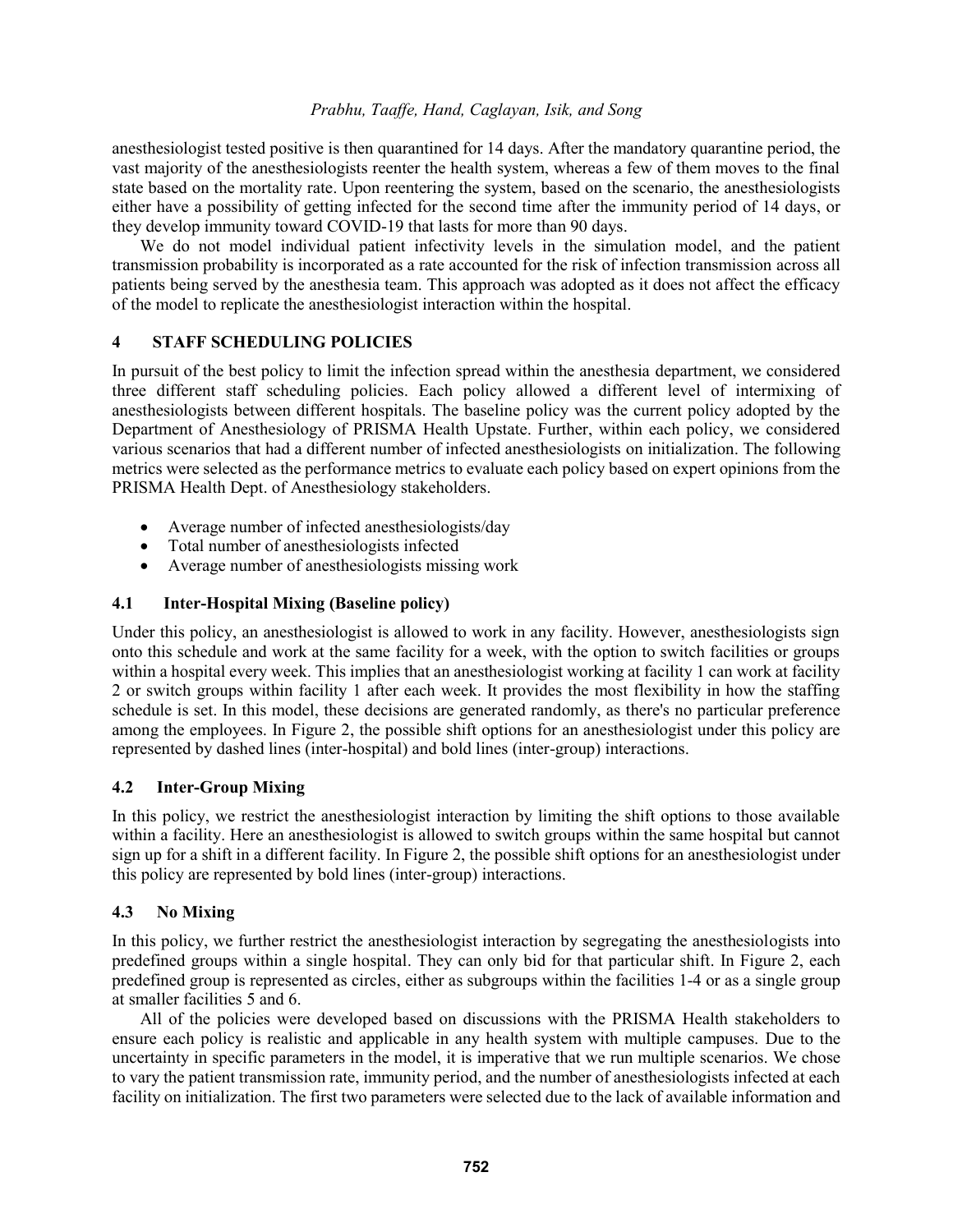variability observed in the currently available data. The third parameter was chosen to capture the impact of spread across each facility under the three policies. Moreover, we wanted to test the policies under multiple potential scenarios to better inform and assist the stakeholders in decision making. We provide our results in the next section and compare the results from each policy under each scenario.



Figure 2: Anesthesiologist inter-hospital (dashed lines) and inter-group (bold lines) interaction.

### **5 RESULTS**

In addition to varying the patient transmission rate and immunity period, we also tested five scenarios for the number of anesthesiologists infected at each facility on initialization. This resulted in 20 simulated scenarios under each shift staffing policy for a time horizon of 90 days and 500 replications. We present the results in five tables where each table represents a different scenario based on number of anesthesiologists infected at each facility at initialization. Within each table, we present four cases:

*Case 1: Once recovered, then immune for 90 days; patient transmission rate is 0%.*

*Case 2: Once recovered, then immune for only 14 days; patient transmission rate is 0%.*

*Case 3: Once recovered, then immune for 90 days; patient transmission rate is 0.05%.* 

*Case 4: Once recovered, then immune for only 14 days; patient transmission rate is 0.05%.*

In the first scenario, we present the results where one anesthesiologist from each group at facility 1 is infected initially. Facility 1 staffs the highest number of anesthesiologists. Hence, the scenario in Table 3 represents a high-risk scenario where the potential for infection spread within the department is high.

|                | <b>Inter-Hospital Mixing</b> |            |           | <b>Inter-Group Mixing</b> |            |             | <b>No Mixing</b> |           |           |
|----------------|------------------------------|------------|-----------|---------------------------|------------|-------------|------------------|-----------|-----------|
| Case           | $Avg \#$                     | Total #    | # not     | $Avg \#$                  | Total #    | # not       | Avg #            | Total #   | # not     |
|                | infected                     | infected   | working   | infected                  | infected   | working     | infected         | infected  | working   |
|                | 4.0(0.11)                    | 16.2(0.50) | 3.1(0.08) | 3.1(0.06)                 | 11.1(.24)  | 2.3(0.04)   | 2.4(.05)         | 7.9(0.18) | 1.8(0.03) |
| 2              | 4.7(0.14)                    | 20.7(0.70) | 3.4(0.10) | 3.4(0.08)                 | 13.8(0.40) | 2.6(.06)    | 2.4(.05)         | 8.3(0.22) | 1.9(0.03) |
| 3              | 7.4(.05)                     | 32.7(0.17) | 5.5(.04)  | 6.6(.05)                  | 29.9(0.18) | 4.9(0.04)   | 6.1(0.05)        | 28.1(.18) | 4.6(0.03) |
| $\overline{4}$ | 9.3(0.09)                    | 48.2 (.37) | 6.8(0.06) | 8.4(.08)                  | 43.3(0.32) | $6.2$ (.05) | 7.5(0.07)        | 38.5(.29) | 5.5(.05)  |

Table 3: Results – three anesthesiologists infected at initialization (groups 1, 2, 3 at facility 1).

From Table 3, we observed that compared to the baseline inter-hospital mixing policy, both restricted policies demonstrate marked improvements. Under a no mixing policy, in the absence of the patient transmission rate (cases 1 and 2), the average number of anesthesiologists missing work and the average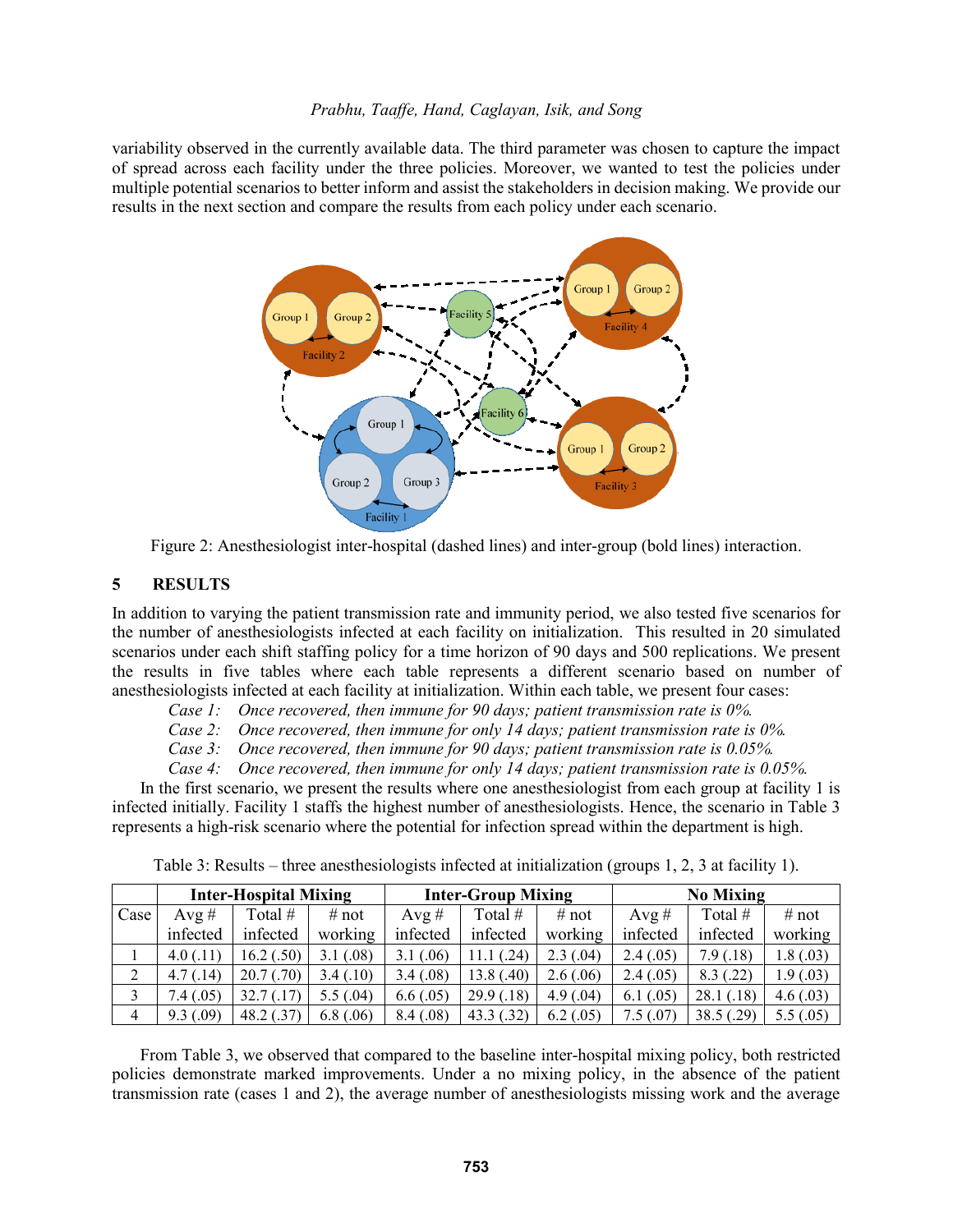number infected was reduced by more than 40%. In cases 3 and 4, these numbers were reduced to around 16% with a no mixing policy, but still outperforming the baseline inter-hospital mixing policy. A similar pattern can be observed for the total number of anesthesiologists infected. For cases 1 and 2, the total number infected decreased by more than 50%, and for cases 3 and 4 by 15%. Although the inter-group policy did not exhibit as much improvement as the no mixing policy, it followed a similar pattern where the average number of anesthesiologists missing work and the average number infected was reduced by 25% for cases 1 and 2 and reduced by 10% for cases 3 and 4. Similarly, the total number of anesthesiologists infected decreased by 30% for cases 1 and 2, and by around 10% for cases 3 and 4.

Tables 4-7 provide additional results that change the initial anesthesiologists infected, first reducing the number infected at facility 1, and then allowing the first infection to begin at a different facility.

|                | <b>Inter-Hospital Mixing</b> |              |           | <b>Inter-Group Mixing</b> |            |           | <b>No Mixing</b> |            |           |
|----------------|------------------------------|--------------|-----------|---------------------------|------------|-----------|------------------|------------|-----------|
| Case           | $Avg \#$                     | Total #      | # not     | $Avg \#$                  | Total $#$  | # not     | $Avg \#$         | Total #    | # not     |
|                | infected                     | infected     | working   | infected                  | infected   | working   | infected         | infected   | working   |
|                | 3.3(0.11)                    | 14.0 $(.53)$ | 2.5(.08)  | 2.4(.07)                  | 9.1(.30)   | 1.8(0.05) | 1.6(0.03)        | 5.3(0.15)  | 1.2(02)   |
| 2              | 3.6(.13)                     | 16.7(0.67)   | 2.7(0.09) | 2.8(.09)                  | 11.8(0.43) | 2.1(0.06) | 1.6(0.04)        | 5.6(.18)   | 1.3(0.03) |
|                | 7.1(0.05)                    | 33.1(0.17)   | 5.4(0.03) | 6.6(.05)                  | 30.8(0.17) | 4.9(0.03) | 6.0(0.05)        | 28.7(0.18) | 4.4(03)   |
| $\overline{4}$ | 9.0(.08)                     | 47.6(.36)    | 6.6(.05)  | 8.1(0.07)                 | 43.3(0.31) | 5.9(0.04) | 7.2(0.06)        | 37.9(0.28) | 5.2(.04)  |

Table 4: Results – two anesthesiologists infected at initialization (groups 1, 2 at facility 1).

Table 5: Results – one anesthesiologist infected at initialization (facility 1).

|                | <b>Inter-Hospital Mixing</b> |                |           | <b>Inter-Group Mixing</b> |            |           | <b>No Mixing</b> |            |           |
|----------------|------------------------------|----------------|-----------|---------------------------|------------|-----------|------------------|------------|-----------|
| Case           | $Avg \#$                     | Total #        | # not     | $Avg \#$                  | Total $#$  | # not     | Avg #            | Total #    | # not     |
|                | infected                     | infected       | working   | infected                  | infected   | working   | infected         | infected   | working   |
|                | 1.9(0.10)                    | (.48)<br>8.1 ( | 1.4(07)   | 1.5(0.07)                 | 5.9(0.31)  | 1.1(0.04) | 0.8(0.02)        | 2.6(0.11)  | 0.6(0.01) |
|                | 1.9(0.11)                    | 8.9(.58)       | 1.4 (.07) | 2.0(0.10)                 | 7.8(0.44)  | 1.2(0.06) | 0.8(0.03)        | 2.8(0.13)  | 0.6(0.02) |
|                | 6.9(0.06)                    | 33.5(.19)      | 5.1(0.04) | 6.4(0.05)                 | 31.4(0.18) | 4.8(0.03) | 5.9(0.05)        | 29.1(0.19) | 4.3(0.03) |
| $\overline{4}$ | 8.5(.08)                     | 46.5(.35)      | 6.2(0.05) | 7.5 (.07)                 | 41.4(0.33) | 5.5(.05)  | 6.7(0.07)        | 36.5(.30)  | 4.9(0.04) |

Table 6: Results – one anesthesiologist infected at initialization (facility 2, 3, or 4).

|                | <b>Inter-Hospital Mixing</b> |            |           | <b>Inter-Group Mixing</b> |            |           | <b>No Mixing</b> |            |             |
|----------------|------------------------------|------------|-----------|---------------------------|------------|-----------|------------------|------------|-------------|
| Case           | $Avg \#$                     | Total $#$  | # not     | Avg $#$                   | Total $#$  | # not     | $Avg \#$         | Total #    | # not       |
|                | infected                     | infected   | working   | infected                  | infected   | working   | infected         | infected   | working     |
|                | 1.5(0.10)                    | 6.5(0.45)  | (.06)     | 0.6(0.02)                 | 1.6(0.07)  | 0.4(01)   | 0.5(0.01)        | 1.1(0.04)  | 0.4(0.01)   |
| 2              | 1.6(0.10)                    | 6.9(0.52)  | (.07)     | 0.6(0.02)                 | 1.7(0.09)  | 0.4(0.01) | 0.4(0.01)        | 0.9(0.04)  | 0.3(0.00)   |
|                | 7.0(0.06)                    | 33.6(.19)  | 5.2(0.04) | 6.4(0.05)                 | 31.4(0.18) | 4.7(0.03) | 5.9(.05)         | 29.2(0.20) | 4.3(0.03)   |
| $\overline{4}$ | 8.3(0.08)                    | 45.9(0.33) | 06<br>6.1 | 7.5(.07)                  | 41.3(0.33) | 5.5(.05)  | 6.6(0.06)        | 36.2(0.30) | 4.8 $(.04)$ |

Table 7: Results – one anesthesiologist infected at initialization (facility 5 or 6).

|                | <b>Inter-Hospital Mixing</b> |            |           | <b>Inter-Group Mixing</b> |            |           | <b>No Mixing</b> |            |           |
|----------------|------------------------------|------------|-----------|---------------------------|------------|-----------|------------------|------------|-----------|
| Case           | $Avg \#$                     | Total $#$  | # not     | $Avg \#$                  | Total #    | # not     | $Avg \#$         | Total #    | # not     |
|                | infected                     | infected   | working   | infected                  | infected   | working   | infected         | infected   | working   |
|                | 1.1(07)                      | 4.6(.39)   | 0.8(0.05) | 0.3(0.00)                 | 0.5(0.02)  | 0.3(0.00) | 0.3(0.00)        | 0.5(0.02)  | 0.3(0.00) |
| ∠              | 1.2(0.10)                    | 5.1(0.48)  | 0.8(0.06) | 0.3(0.00)                 | 0.5(0.02)  | 0.3(0.00) | 0.3(0.00)        | 0.5(0.02)  | 0.3(0.01) |
| 3              | 6.8(0.06)                    | 33.2(0.20) | 5.1(0.04) | 6.5(0.05)                 | 32.0(0.18) | 4.8(0.03) | 5.9(0.05)        | 29.6(.20)  | 4.3(0.04) |
| $\overline{4}$ | 8.3(0.08)                    | 45.8 (.37) | 6.1(0.05) | 7.5(0.07)                 | 41.1(0.32) | 5.5(.05)  | 6.7(0.06)        | 36.4(0.28) | 4.8(0.04) |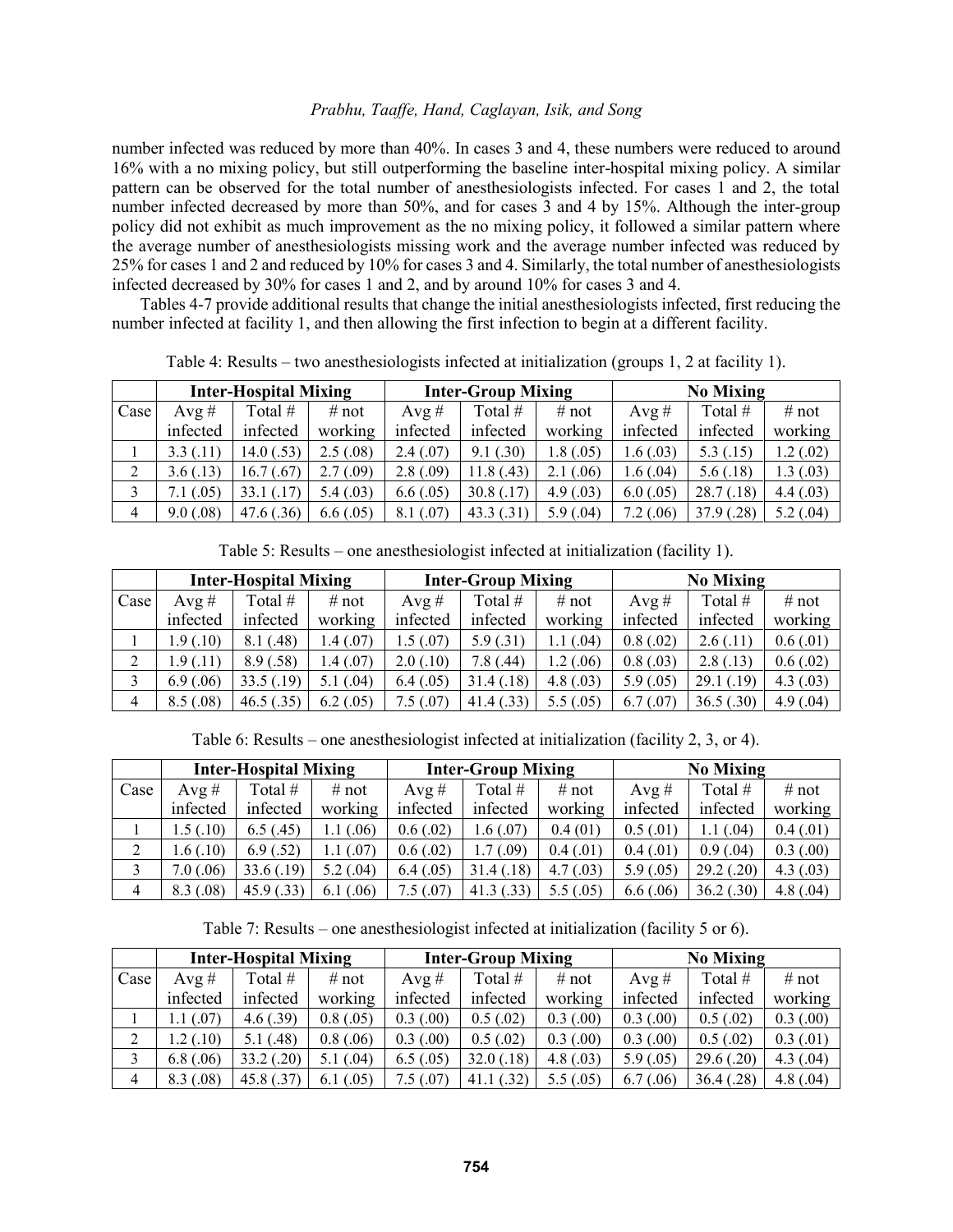Across all scenarios tested, the results consistently demonstrate that a no mixing shift policy outperforms either an inter-group or inter-hospital mixing shift policy, with the inter-hospital mixing policy always resulting in the highest levels of infection spread. Another important observation from these tests was the impact of the patient transmission rate (cases 1, 2 vs. cases 3, 4). Under all the scenarios, comparing policy 3 to the baseline, the decrease in the average number of anesthesiologists infected, the total number infected, and the average number missing work was more than 40% in the absence of patient transmission rate. Although the decreases in the performance metrics were not as prominent in the presence of patient transmission rate as was observed in its absence, they were still significant.

To better illustrate the effect of each policy, Figure 3 depicts the current number of anesthesiologists not working by day over the three-month simulation. The plotted values are the average over 500 replications for two cases where 3 providers are infected at initialization.



Figure 3: Number of anesthesiologists not available to work (3 providers infected at initialization).

Further, to comprehend the number of anesthesiologist deaths under each policy, we calculated the average number of fatalities where 3 providers are infected at initialization, as represented in Table 8.

|      | <b>Inter-Hospital Mixing</b> | <b>Inter-Group Mixing</b> | <b>No Mixing</b> |
|------|------------------------------|---------------------------|------------------|
| Case | Average # dead               | Average # dead            | Average $#$ dead |
|      | 0.38(0.03)                   | 0.22(0.02)                | 0.18(.02)        |
|      | 0.45(0.03)                   | 0.35(0.03)                | 0.25(.02)        |
|      | 0.67(0.04)                   | 0.60(0.05)                | 0.52(0.03)       |
|      | 0.79(0.04)                   | $.04^{\circ}$             | 0.63(0.03)       |

Table 8: Mortality – three anesthesiologists infected at initialization (groups 1, 2, 3 at facility 1).

It can be observed that the average number of deaths for all the cases is less than one, which can be primarily attributed to the low mortality rate of COVID-19 and the low numbers of anesthesiologists in the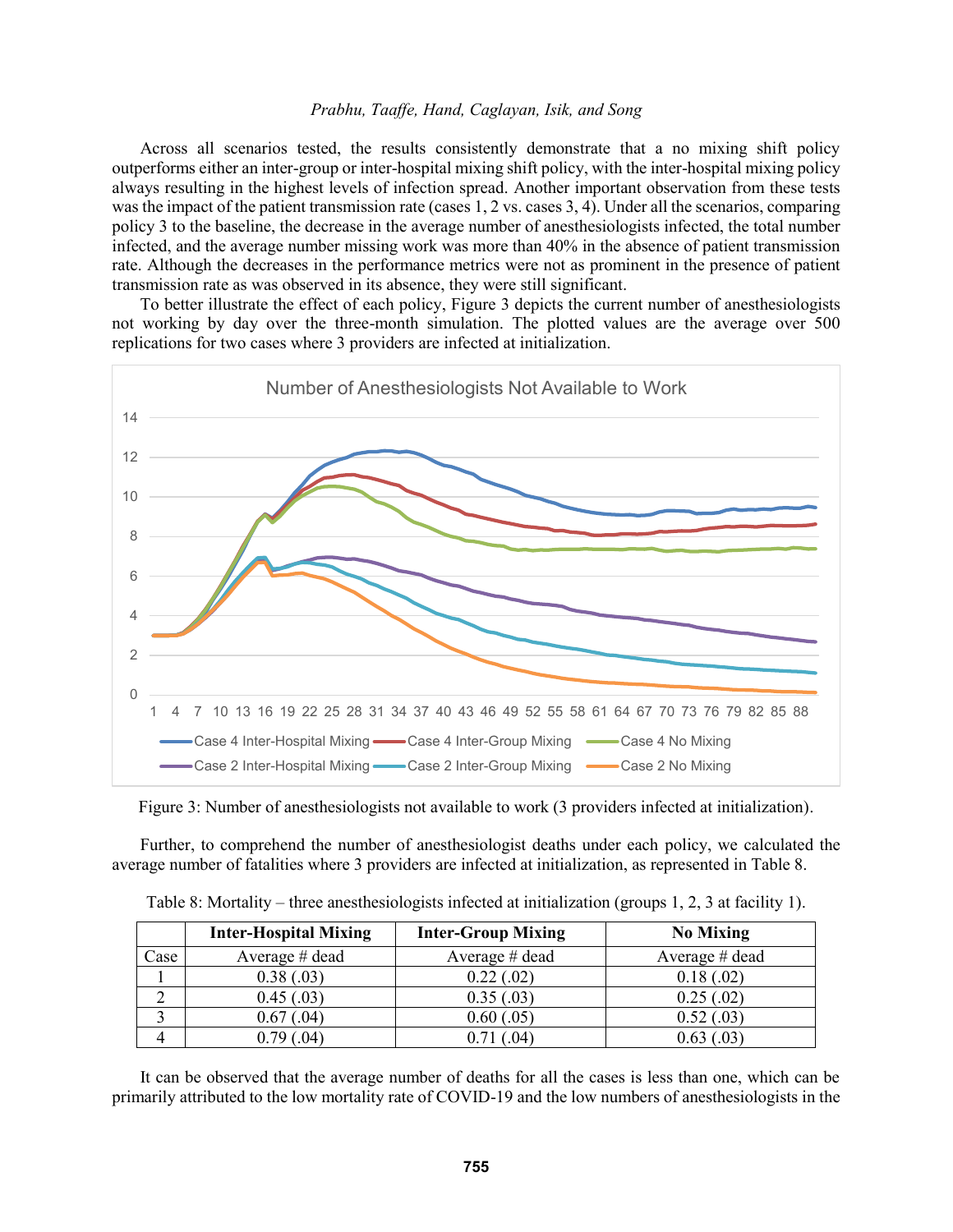department. Although the average number of deaths is minimal, it should be noted that the numbers decreased for all the cases when comparing policy 3 to the baseline policy. Additionally, it can be observed that in the absence of patient transmission, there was a minimum decrease of 45%, and in the presence of patient transmission, there was a decrease of 20%.

Finally, these results are based on a set of assumptions concerning infectivity, frequency of testing, precautionary measures taken by staff, and initial infection conditions. Additional tests are being conducted to determine the effects of these parameters. Given any scenario where infectivity parameters increase among the anesthesia providers, the no mixing policy is expected to provide more significant benefits than what has been presented here. There is still much to be explored in this area of research.

### **6 CONCLUSIONS AND FUTURE WORK**

Protecting the healthcare workers during a pandemic is very crucial, and all health systems should be prepared with an alternative to their regular staffing/scheduling to maximize the availability of their staff. Especially among high-risk small population groups like anesthesiologists that manage surgical patients, critical care (intensive care unit) patients, and assist with intubation for non-surgical patients' absence of multiple providers could paralyze the hospital. As such, hospital administrators closely monitor the number of anesthesiologists available to work, and both on a hospital or system-level, the number of anesthesiologists available establishes the foundation of staffing models to approve elective surgeries as volume increases. In this research, we developed an agent-based simulation model and tested various policies that investigated the risk of the infection spread and the number of anesthesiologists available to work. We observed that segregating the anesthesiologists into groups and assigning them a particular shift within a facility can reduce the number of anesthesiologists not available for work by 14% and infected by 13%. Furthermore, we observed that this segregation could reduce the number of deaths by 20%.

The proposed model could help the hospital administrators adjust staffing models based on population prevalence and hospital prevalence of disease and better manage elective surgical volume increases. Further, this model could assist in creating lower-fidelity analytic models such as a (static) stochastic optimization model with endogenous uncertainty (Ryu and Jiang 2019), which captures the interdependence between the risk of infection and staffing/scheduling decision making. Integrated with an appropriate model for characterizing the underlying stochastic processes, this stochastic optimization model can also be further extended to a Markov decision process model (Broyles et al. 2011), which prescribes optimal staffing and scheduling in a dynamic setting.

Moreover, public health experts warn that the effects of COVID-19 on healthcare systems will be experienced over the long term, as surges are expected (BBC News 2020). Thus, the effective implementation of the ideas presented in this paper requires additional considerations regarding the evolution of population health through the stages of the pandemic and the resulting demand for anesthesiologists for COVID-19 cases. Constrained Markov decision models can be used to strategically allocate anesthesiologists to mitigate infection risk while maintaining minimum requirements imposed by population health dynamics.

### **ACKNOWLEDGMENTS**

We would like to thank PRISMA Health Dept. of Anesthesiology and the Harriet and Jerry Dempsey Professorship in Industrial Engineering at Clemson University.

#### **REFERENCES**

Al Jazeera. 2020. China's National Health Commission News Conference on Coronavirus. [https://www.aljazeera.com/news/2020/01/chinas-national-health-commission-news-conference-coronavirus](https://www.aljazeera.com/news/2020/01/chinas-national-health-commission-news-conference-coronavirus%20200126105935024.html)  [200126105935024.html,](https://www.aljazeera.com/news/2020/01/chinas-national-health-commission-news-conference-coronavirus%20200126105935024.html) accessed 24th April 2020.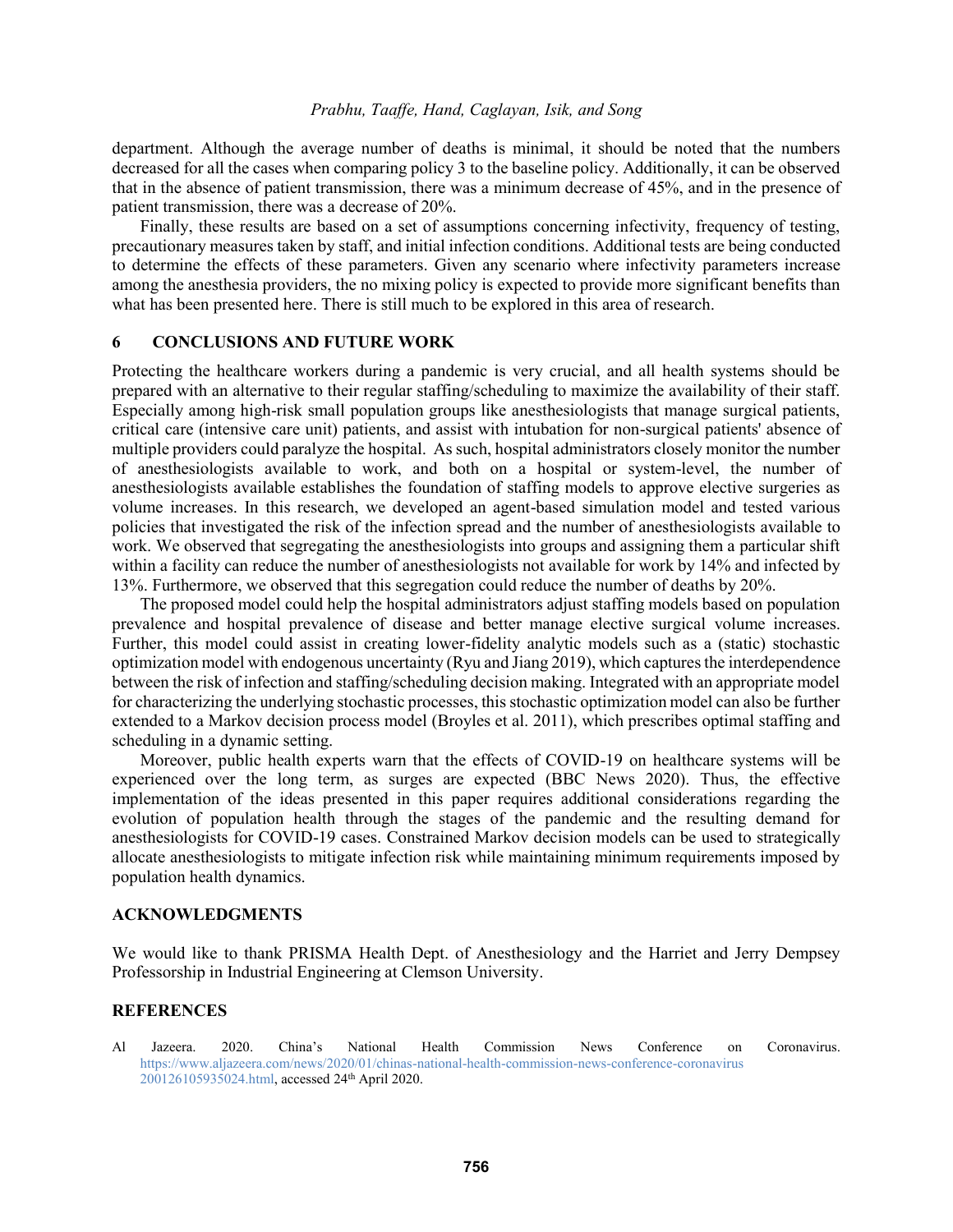- Aleman, D. M., T. G. Wibisono, and B. Schwartz. 2011. "A Nonhomogeneous Agent-based Simulation Approach to Modeling the Spread of Disease in a Pandemic Outbreak". *Interfaces* 41(3):301–315.
- American College of Surgeons. 2020. COVID-19: Recommendations for Management of Elective Surgical Procedures. [https://www.facs.org/covid-19/clinical-guidance/elective-surgery,](https://www.facs.org/covid-19/clinical-guidance/elective-surgery) accessed 26<sup>th</sup> April 2020.
- Bao, L., W. Deng, H. Gao, C. Xiao, J. Liu, J. Xue, Q. Lv, J. Liu, P. Yu, Y. Xu, F. Qi, Y. Qu, F. Li, Z. Xiang, H. Yu, S. Gong, M. Liu, G. Wang, S. Wang, Z. Song, W. Zhao, Y. Han, L. Zhao, X. Liu, Q. Wei, and C. Qin. 2020. "Reinfection Could Not Occur in SARS-CoV-2 Infected Rhesus Macaques". *bioRxiv preprint.*
- Barnes, S., B. Golden, and E. Wasil. 2010. "MRSAT Transmission Reduction using Agent-based Modeling and Simulation". *INFORMS Journal on Computing* 22(4):635–646.
- Barnes, S., B. Golden, and S. Price. 2013. "Applications of Agent-based Modeling and Simulation to Healthcare Operations Management". In *International Series in Operations Research and Management Science*, edited by B. Denton, 45–74. New York: Springer New York LLC.
- BBC News. 2020. Coronavirus: US Health Official Warns of Dangerous Second Wave. [https://www.bbc.com/news/world-us](https://www.bbc.com/news/world-us-canada-52378845)[canada-52378845,](https://www.bbc.com/news/world-us-canada-52378845) accessed 26th April 2020.
- Broyles, J. R., J. K. Cochran, and D. C. Montgomery. 2011. "A Markov Decision Process to Dynamically Match Hospital Inpatient Staffing to Demand". *IIE Transactions on Healthcare Systems Engineering* 1(2):116–130.
- Centers for Disease Control and Prevention. 2020a. CDC Coronavirus Disease 2019 (COVID-19): United States COVID-19 Cases and Deaths by State. [https://www.cdc.gov/coronavirus/2019-ncov/cases-updates/cases-in-us.html,](https://www.cdc.gov/coronavirus/2019-ncov/cases-updates/cases-in-us.html) accessed 26<sup>th</sup> April 2020.
- Centers for Disease Control and Prevention. 2020b. CDC LC Quick Learn: Using an Epi Curve to Determine Most Likely Period of Exposure Quick-Learn Lesson. [https://www.cdc.gov/training/QuickLearns/exposure/2.html,](https://www.cdc.gov/training/QuickLearns/exposure/2.html) accessed 24th April 2020.
- Centers for Disease Control and Prevention. 2020c. Symptoms of Coronavirus. [https://www.cdc.gov/coronavirus/2019](https://www.cdc.gov/coronavirus/2019-ncov/symptoms-testing/symptoms.html?CDC_AA_refVal=https%3A%2F%2Fwww.cdc.gov%2Fcoronavirus%2F2019-ncov%2Fabout%2Fsymptoms.html) [ncov/symptoms-testing/symptoms.html?CDC\\_AA\\_refVal=https%3A%2F%2Fwww.cdc.gov%2Fcoronavirus%2F2019](https://www.cdc.gov/coronavirus/2019-ncov/symptoms-testing/symptoms.html?CDC_AA_refVal=https%3A%2F%2Fwww.cdc.gov%2Fcoronavirus%2F2019-ncov%2Fabout%2Fsymptoms.html) [ncov%2Fabout%2Fsymptoms.html,](https://www.cdc.gov/coronavirus/2019-ncov/symptoms-testing/symptoms.html?CDC_AA_refVal=https%3A%2F%2Fwww.cdc.gov%2Fcoronavirus%2F2019-ncov%2Fabout%2Fsymptoms.html) accessed 24th April 2020.
- Chen, X., Y. Liu, Y. Gong, X. Guo, M. Zuo, J. Li, W. Shi, H. Li, X. Xu, W. Mi, and Y. Huang. 2020. "Perioperative Management of Patients Infected with the Novel Coronavirus". *Anesthesiology* 132(6):1307-1316
- Chumachenko, D., V. Dobriak, M. Mazorchuk, I. Meniailov, and K. Bazilevych. 2018. "On Agent-based Approach to Influenza and Acute Respiratory Virus Infection Simulation". In *Proceedings of 14th International Conference on Advanced Trends in*  Radioelecrtronics, Telecommunications and Computer Engineering, February 20<sup>th</sup>-24<sup>th</sup>, Slavske, Ukraine, 192-195.
- Codella, J., N. Safdar, R. Heffernan, and O. Alagoz. 2015. "An Agent-based Simulation Model for Clostridium Difficile Infection Control". *Medical Decision Making* 35(2):211–229.
- Crooks, A. T., and A. B. Hailegiorgis. 2014. "An Agent-based Modeling Approach Applied to the Spread of Cholera". *Environmental Modelling and Software* 62(1):164–177.
- Day, M. 2020. "Covid-19: Four Fifths of Cases are Asymptomatic, China Figures Indicate". *BMJ* 369 m1375.
- Guan, W., Z. Ni, Y. Hu, W. Liang, C. Ou, J. He, L. Liu, H. Shan, C. Lei, D. S. Hui, B. Du, L. Li, G. Zeng, K.-Y. Yuen, R. Chen, C. Tang, T. Wang, P. Chen, J. Xiang, S. Li, J. Wang, Z. Liang, Y. Peng, L. Wei, Y. Liu, P. Peng, J. Liu, Z. Chen, G. Li, Z. Zheng, S. Qiu, J. Luo, C. Ye, S. Zhu, and N. Zhong. 2020. "Clinical Characteristics of 2019 Novel Coronavirus Infection in China". *New England Journal of Medicine* 382(1):1708–1720.
- John Hopkins University and Medicine. 2020. COVID-19 Map John Hopkins Coronavirus Resource Center. [https://coronavirus.jhu.edu/map.html,](https://coronavirus.jhu.edu/map.html) accessed 26<sup>th</sup> April 2020.
- Jung, S., A. R. Akhmetzhanov, K. Hayashi, N. M. Linton, Y. Yang, B. Yuan, T. Kobayashi, R. Kinoshita, and H. Nishiura. 2020. "Real-Time Estimation of the Risk of Death from Novel Coronavirus (COVID-19) Infection: Inference Using Exported Cases". *Journal of Clinical Medicine* 9(2):513-523.
- Khalil, K. M., M. Abdel-Aziz, T. T. Nazmy, and A. B. M. Salem. 2012. "An Agent-Based Modeling for Pandemic Influenza in Egypt". *Intelligent Systems Reference Library* 33:205–218.
- Kharasch, E. D., and Y. Jiang. 2020. "Novel Coronavirus 2019 and Anesthesiology". *Anesthesiology* 132(6):1289-1291.
- Li, Q., X. Guan, P. Wu, X. Wang, L. Zhou, Y. Tong, R. Ren, K. S. M. Leung, E. H. Y. Lau, J. Y. Wong, X. Xing, N. Xiang, Y. Wu, C. Li, Q. Chen, D. Li, T. Liu, J. Zhao, M. Liu, W. Tu, C. Chen, L. Jin, R. Yang, Q. Wang, S. Zhou, R. Wang, H. Liu, Y. Luo, Y. Liu, G. Shao, H. Li, Z. Tao, Y. Yang, Z. Deng, B. Liu, Z. Ma, Y. Zhang, G. Shi, T. T. Y. Lam, J. T. Wu, G. F. Gao, B. J. Cowling, B. Yang, G. M. Leung, and Z. Feng. 2020. "Early Transmission Dynamics in Wuhan, China, of Novel Coronavirus–Infected Pneumonia". *New England Journal of Medicine* 382(13):1199–1207.
- MedPage Today. 2020. COVID-19 is Making the Physician Shortage Worse, Groups Say. [https://www.medpagetoday.com/infectiousdisease/covid19/85661,](https://www.medpagetoday.com/infectiousdisease/covid19/85661) accessed 26th April 2020.
- Moghadas, S. M., A. Shoukat, M. C. Fitzpatrick, C. R. Wells, P. Sah, A. Pandey, J. D. Sachs, Z. Wang, L. A. Meyers, B. H. Singer, and A. P. Galvani. 2020. "Projecting Hospital Utilization During the COVID-19 Outbreaks in the United States". *Proceedings of the National Academy of Sciences* 117(16):9122-9126.
- Ng, K., B. H. Poon, T. H. Kiat Puar, J. L. Shan Quah, W. J. Loh, Y. J. Wong, T. Y. Tan, and J. Raghuram. 2020. "COVID-19 and the Risk to Health Care Workers: A Case Report". *Annals of Internal Medicine* 172(11):766-767
- NPR. 2020. In South Korea, a Growing Number of COVID-19 Patients Test Positive After Recovery. [https://www.npr.org/sections/coronavirus-live-updates/2020/04/17/836747242/in-south-korea-a-growing-number-of-covid-](https://www.npr.org/sections/coronavirus-live-updates/2020/04/17/836747242/in-south-korea-a-growing-number-of-covid-19-patients-test-positive-after-recover)[19-patients-test-positive-after-recover,](https://www.npr.org/sections/coronavirus-live-updates/2020/04/17/836747242/in-south-korea-a-growing-number-of-covid-19-patients-test-positive-after-recover) accessed 26<sup>th</sup> April 2020.